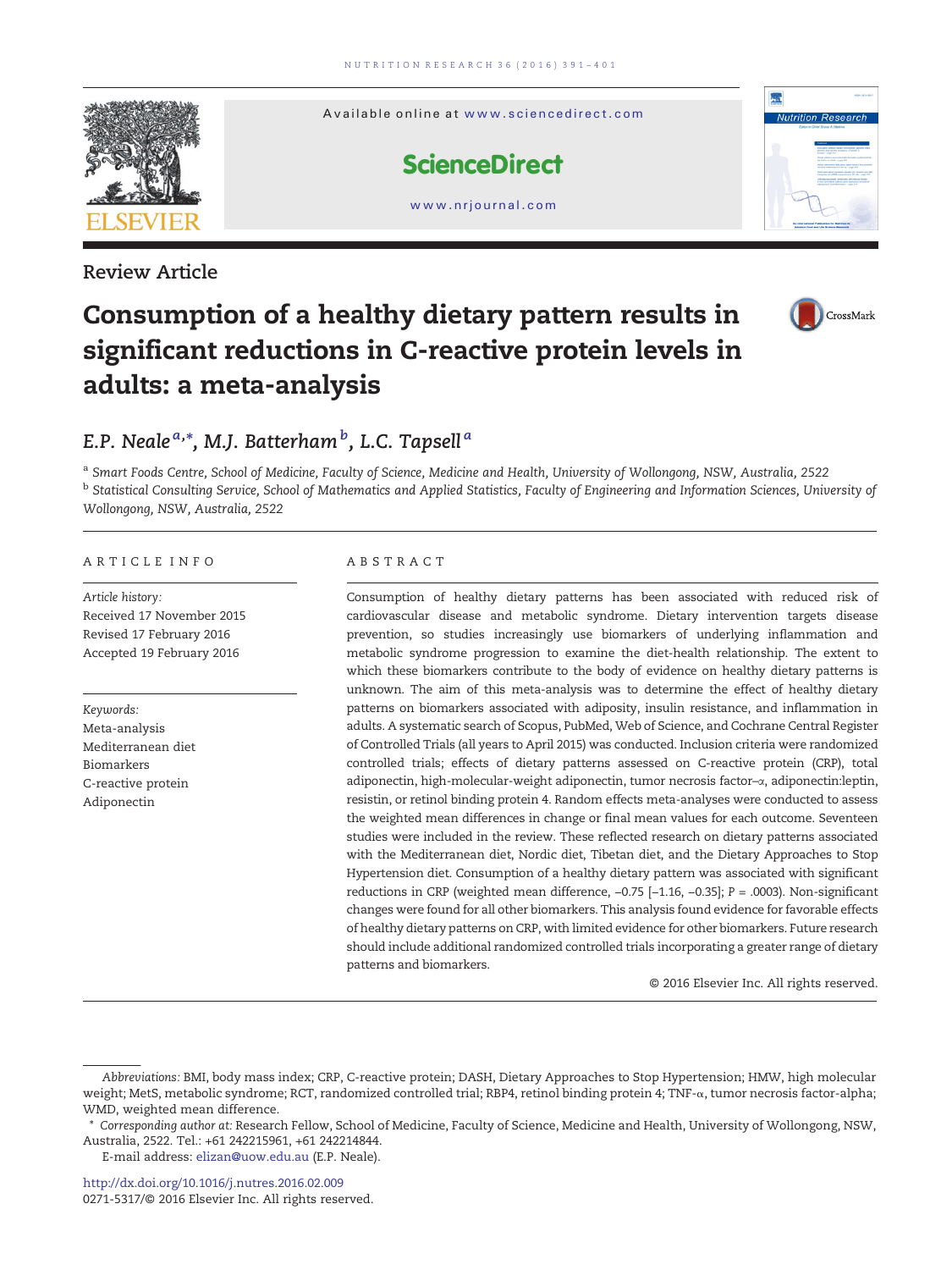#### 1. Introduction

The study of the diet-disease relationship has seen a major shift in focus from single nutrients to that of healthy dietary patterns [\[1\]](#page-8-0). The shift recognizes that individual foods or nutrients are not eaten in isolation, and there are potential synergistic effects of multiple components within the diet [\[2\].](#page-8-0) This shift is reflected in dietary guidance, with recent reviews by the 2015 US Dietary Guidelines Advisory Committee identifying healthy cuisinebased dietary patterns, such as the Mediterranean diet, to be associated with reduced risk of chronic disease [\[3\].](#page-8-0) Likewise, disease risk is being examined in a more integrated fashion. For example, the metabolic syndrome (MetS) represents a cluster of risk factors including abdominal obesity, raised blood pressure, insulin resistance, and dyslipidemia [\[4\]](#page-8-0). The known relationship between MetS, and cardiovascular disease and type 2 diabetes [\[5\]](#page-8-0) highlights the importance of understanding the effects of dietary patterns on disease progression. Of particular relevance is the state of chronic, low-grade inflammation indicative of ongoing pathology, which underpins the MetS (Fig. 1).

A suite of biomarkers has emerged in the literature to indicate changes in this underlying low grade inflammation which characterizes the components of the MetS (Fig. 1). For example, tumor necrosis factor–α (TNF-α), secreted by adipocytes, is a pro-inflammatory cytokine which propagates the inflammatory response and is associated with low insulin sensitivity [\[6\]](#page-8-0). Pro-inflammatory cytokines stimulate the hepatic production of C-reactive protein (CRP), another marker of inflammation [\[7\]](#page-9-0) and an independent predictor of cardiovascular events [8–[11\]](#page-9-0). The inclusion of CRP in prediction models based on traditional risk markers improves the prediction of cardiovascular events [\[12\].](#page-9-0) Another adipokine, resistin, increases the expression of pro-inflammatory cytokines including TNF-α thus stimulating the inflammatory response [\[13\]](#page-9-0) and serves as a biomarker of atherosclerotic risk [\[14\]](#page-9-0). Retinol binding protein 4

(RBP4), an adipokine associated with increased body mass index and visceral adipose tissue, may serve as an early detection biomarker for type 2 diabetes mellitus [\[15\].](#page-9-0) In contrast, adiponectin is a hormone with anti-inflammatory [\[16\]](#page-9-0) and insulin sensitizing effects [\[17,18\]](#page-9-0), making it a potential biomarker of health, with the high-molecular-weight (HMW) form the most physiologically active [\[19\].](#page-9-0) The ratio of adiponectin to leptin has also been proposed as biomarker of the metabolic syndrome [\[20\]](#page-9-0), and has also been suggested as a method of assessing insulin resistance [\[21\].](#page-9-0)

These biomarkers provide insight into the progression and amelioration of MetS, so they are increasingly used as indicators of the effect of dietary interventions on health. For example, the Mediterranean diet (a healthy, cuisine-based dietary pattern) has been associated with a reduced incidence of MetS [\[22,23\]](#page-9-0), and meta-analyses show effects on markers of inflammation [\[24,25\]](#page-9-0). These need to be updated with the latest results from the landmark PREDIMED study [\[26,27\].](#page-9-0) Moreover, given the emergence of dietary guidance surrounding dietary patterns, the effects of healthy dietary patterns in general needs to be explored, as well as considerations of novel biomarkers of inflammation such as HMW adiponectin. The aim of this metaanalysis was to determine the effect of interventions targeting healthy dietary patterns on a range of biomarkers associated with underlying adiposity, insulin resistance, and inflammation in adults. It was hypothesized that consumption of a healthy dietary pattern characterized by higher consumption of vegetables, fruit, wholegrains, and lower consumption of red meat would result in favorable changes in these biomarkers.

### 2. Approach for the meta-analysis

This systematic literature review and meta-analysis followed the requirements of the PRISMA statement [\[28\]](#page-9-0) (Supplemental



Fig. 1 – The metabolic syndrome is associated with increased risk of type 2 diabetes (T2DM) and cardiovascular disease (CVD), underpinned by a chronic state of low-grade inflammation. The relationships with the suite of biomarkers included in this review are indicated (AD, adiponectin).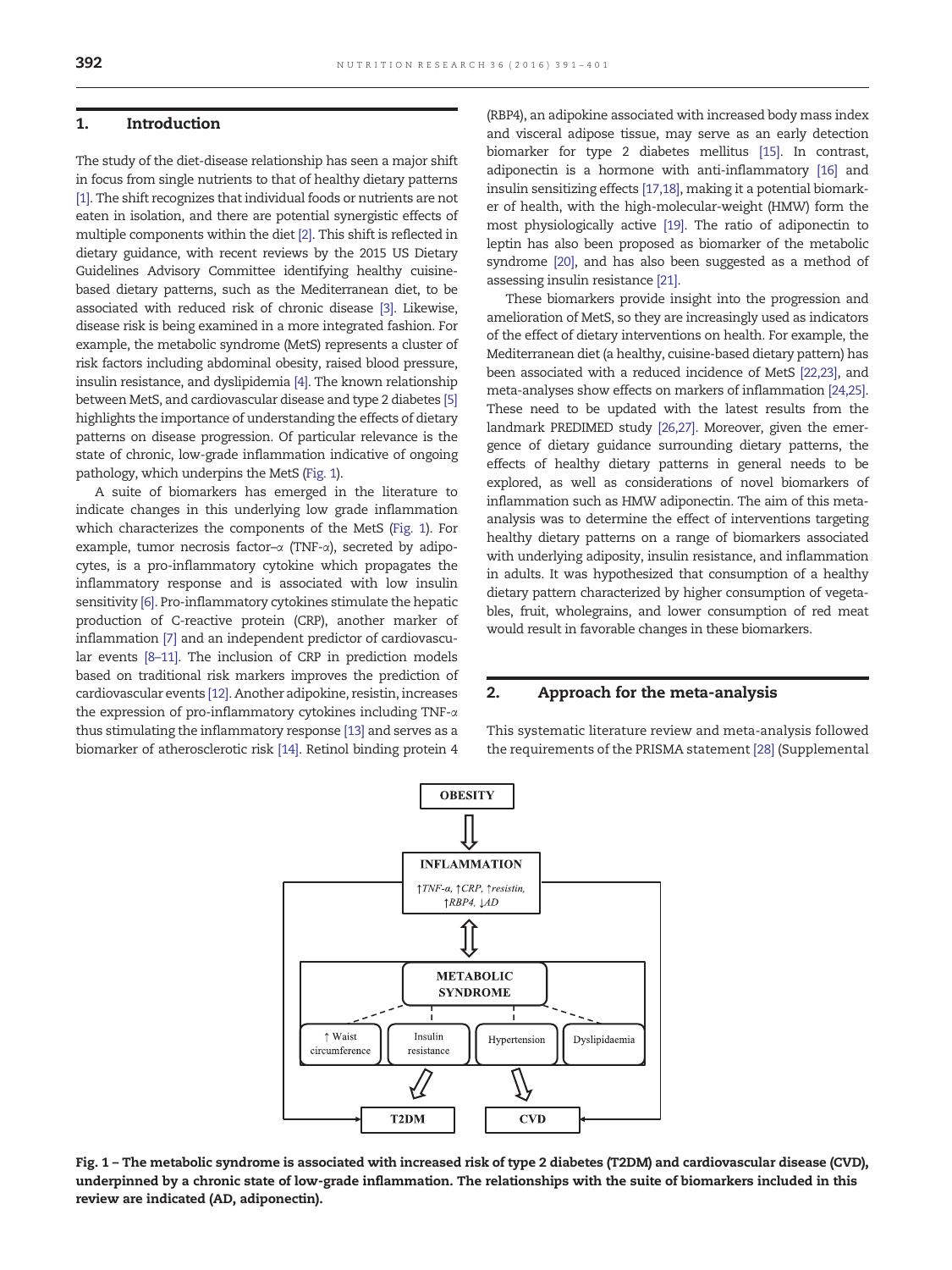Table 1). The review was registered in PROSPERO, the international prospective register of systematic reviews [\(http://www.crd.york.ac.uk/PROSPERO](http://www.crd.york.ac.uk/PROSPERO); registration number: CRD42015019236).

#### 2.1. Study selection

One study author (EN) conducted a systematic search of the databases Scopus, PubMed, Web of Science and Cochrane Central Register of Controlled Trials (all years to 17 April 2015). Search terms included ("diet\* pattern\*" OR "food pattern\*" OR "Mediterranean diet" OR "prudent diet" OR "western diet" OR "diet\* score\*" OR "diet\* index\*"), in combination with ("biomarker\*" AND ("metabolic syndrome" OR "metabolic health")) OR ("tumour necrosis factor" OR "tumor necrosis factor" OR TNF\*) OR ("retinol binding protein 4" OR "RBP4") OR ("leptin" OR "leptin:adiponectin" OR "leptin/adiponectin") OR ("CRP" OR "hsCRP" OR "high sensitivity C-reactive protein") OR ("resistin") OR ("adiponectin" OR "high molecular weight adiponectin"). An example of the search strategy is shown in Supplemental Terms. Articles were restricted to those published in English.

To be included in this review, studies were limited to randomized controlled trials (including both parallel and cross-over study designs) to ensure the effects of healthy dietary patterns on outcomes could be identified compared to control diets. Studies were further required to meet the following inclusion criteria: (1) studies conducted in humans aged 18 years or older; (2) studies which identified a specific cuisine-based dietary pattern (for example the Mediterranean diet); (3) studies assessing the effect of dietary patterns on an outcome of interest (CRP, total and HMW adiponectin, TNF-α, ratio of adiponectin to leptin, resistin, or RBP4), where the effect of the dietary pattern could be isolated. In addition, the following exclusion criteria were applied: (1) studies involving pregnant or breastfeeding women; (2) studies published as conference abstracts only; (3) studies reporting only postprandial effects of dietary patterns.

Articles were initially screened based on title and abstract, with the full text sought if an abstract was not available or did not provide sufficient information to draw a conclusion regarding inclusion in the current review. In addition, reference lists of articles were reviewed to identify additional relevant articles. Where multiple articles reported results from the same study, the article reporting the longest followup period was included, to avoid duplication of study populations.

#### 2.2. Data extraction

The following data were extracted from each study: citation, details of study population (including age, gender, and body mass index), study duration, study design, sample size, details of the intervention, and outcomes of interest measured. Where possible mean change in outcomes was extracted, however where this data was not provided mean final values were extracted for further use, in accordance with the recommendations in the Cochrane Handbook for Systematic Reviews of Interventions [\[29\].](#page-9-0) Where the required data were not provided in the published article, study authors were contacted for additional details. Where a study involved more than one intervention group meeting the inclusion criteria, data for the two intervention groups were combined as recommended by the Cochrane Handbook [\[29\].](#page-9-0)

#### 2.3. Quality assessment

Risk of bias in each study was assessed using the Cochrane Collaboration's tool for assessing risk of bias [\[29\].](#page-9-0) The quality of the body of evidence was then appraised using the GRADE approach [\[30\]](#page-9-0). GRADEproGDT software (GRADEpro. [Computer program on [www.gradepro.org](http://www.gradepro.org)]. Version April 2015. McMaster University, 2014) was utilized to facilitate this process.

#### 2.4. Statistical analyses

Data for each study outcome were pooled using Review Manager (Review Manager (RevMan) [Computer program]. Version 5.3. Copenhagen: The Nordic Cochrane Centre, the Cochrane Collaboration, 2014). Random effects meta-analyses were conducted to assess the weighted mean differences (WMD) (with 95% confidence intervals) in change or final mean values for each outcome. The consistency of the weighted mean differences for each outcome was assessed using the chi-squared test, with  $I^2$  calculated using the formula:  $I^2 = 100\% \times (Q - df)/Q$  (where Q is the chi-squared statistic, and df is the degrees of freedom) [\[31\]](#page-9-0). In line with the recommendations by Higgins et al  $[31]$ , an  $I^2$  value of 75% or greater was deemed to indicate a high level of inconsistency. Funnel plots were then generated to assist in the identification of publication bias, and Egger's test was conducted to determine the degree of funnel plot asymmetry [\[32\]](#page-9-0).

Additionally, sub-group analyses were conducted based on the type of dietary pattern, final versus change values, duration of intervention (less than three months versus three months or greater), and the risk of bias. Studies were also compared based on whether significant differences in weight loss were found between the intervention and control groups. Sensitivity analyses were also conducted by excluding studies with participants with chronic renal failure [\[33\],](#page-9-0) asymptomatic asthma [\[34\]](#page-9-0) and rheumatoid arthritis [\[35\].](#page-9-0)

#### 3. Findings of dietary pattern and health

#### 3.1. Description of the included studies

A total of 737 articles were assessed for eligibility in the review. Following application of the exclusion criteria, 18 articles describing 17 studies were included in the review. [Fig. 2](#page-3-0) displays the process of study selection [\[28\]](#page-9-0).

Included studies assessed the effects of dietary patterns such as the Mediterranean diet ( $n = 13$ ), the Nordic diet ( $n = 2$ ), the Tibetan diet  $(n = 1)$ , and the Dietary Approaches to Stop Hypertension (DASH) diet ( $n = 1$ ) on outcomes, with studies grouped according to dietary pattern classification from the original study. Characteristics of included studies, including key components of intervention and control diets are displayed in [Table 1.](#page-5-0) The study duration ranged from 28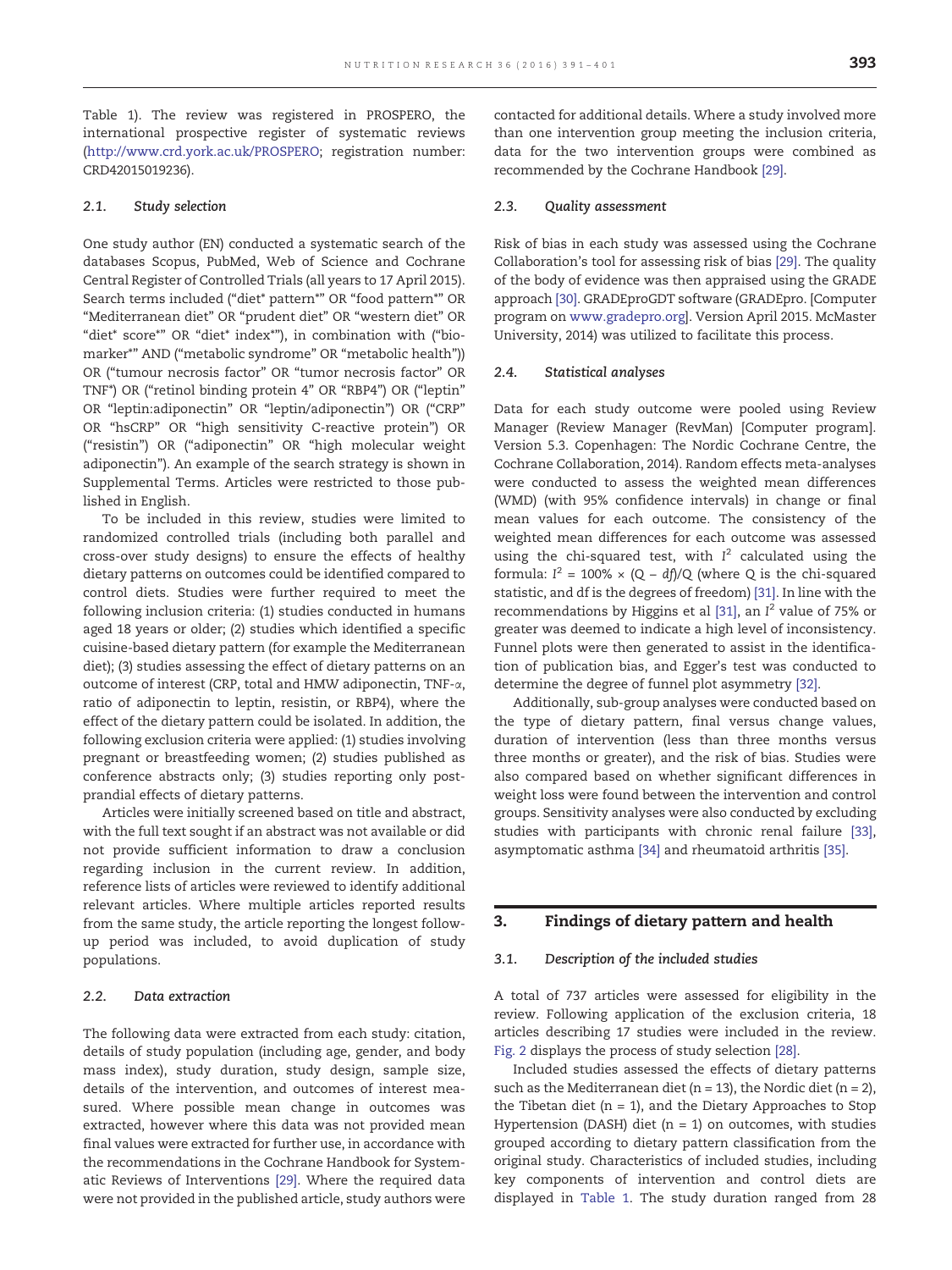<span id="page-3-0"></span>

Fig. 2 – Flow chart of study selection.

days to 2 years. Studies were conducted in range of countries including: the United States of America [\[36,37\]](#page-9-0), Israel [\[38\]](#page-9-0), Spain [\[26,27,39\],](#page-9-0) Sweden [\[35,40\]](#page-9-0), Greece [\[41\],](#page-9-0) Italy [\[42](#page-9-0)–44], Algeria [\[33\],](#page-9-0) Australia [\[45\]](#page-10-0), New Zealand [\[34\]](#page-9-0), Denmark [\[46\]](#page-10-0), Germany [\[47\],](#page-10-0) and, in the case of Uusitupa et al [\[48\]](#page-10-0), across multiple European countries (Finland, Sweden, Denmark, and Iceland). Studies involved both males and females [\[26,27,33](#page-9-0)–36,38–41,43,45–48], or females only [\[37,42,44\]](#page-9-0) and participant's mean body mass index (BMI) ranged from 24 kg/m<sup>2</sup> [\[37\]](#page-9-0) to 34.9 kg/m<sup>2</sup> [\[44\]](#page-10-0).

#### 3.2. Effect of dietary patterns on study outcomes

Consumption of a healthy dietary pattern was associated with a significant greater reduction in CRP compared to control diets (WMD, −0.75 mg/L (95% CI −1.16, −0.35), P = .0003,  $I^2$ = 90%) [\(Fig. 3](#page-7-0)).

Compared to control, non-significant increases in total and HMW adiponectin, TNF-α, and resistin were found following consumption of healthy dietary patterns [\(Table 2,](#page-7-0) Supplemental Fig. 1a-d). The availability of one study each for RBP4 and adiponectin:leptin meant that meta-analyses could not be

conducted for these outcomes. Non-significant changes between groups were found for RBP4 (Mediterranean diet: −8.85 ± 35.87 μg/mL, low-fat diet: −4.78 ± 36.19 μg/mL [\[38\]](#page-9-0)), and adiponectin:leptin (Mediterranean diet + olive oil:  $8.1 \pm 21.9$ , Mediterranean diet + nuts:  $7.4 \pm 19.8$ , low-fat diet:  $6.7 \pm 25$  [\[27\]\)](#page-9-0). The results of the risk of bias assessment are shown in [Fig. 4](#page-8-0) and Supplemental Fig. 2. The quality of the evidence for CRP and HMW adiponectin was downgraded to low due to the level of inconsistency found between studies. In comparison, the quality of the evidence for other outcomes was moderate [\(Table 2,](#page-7-0) Supplemental materials).

#### 3.3. Subgroup analyses, sensitivity analyses, and assessment of publication bias

Sub-group analyses based on final versus change values, diet type, risk of bias, and duration of intervention are shown in Supplemental Fig. 4a-i. Significant reductions in CRP were only found for trials investigating the Mediterranean diet, those with a low risk of bias, or those which ran for three months or more. There was no evidence of sub-group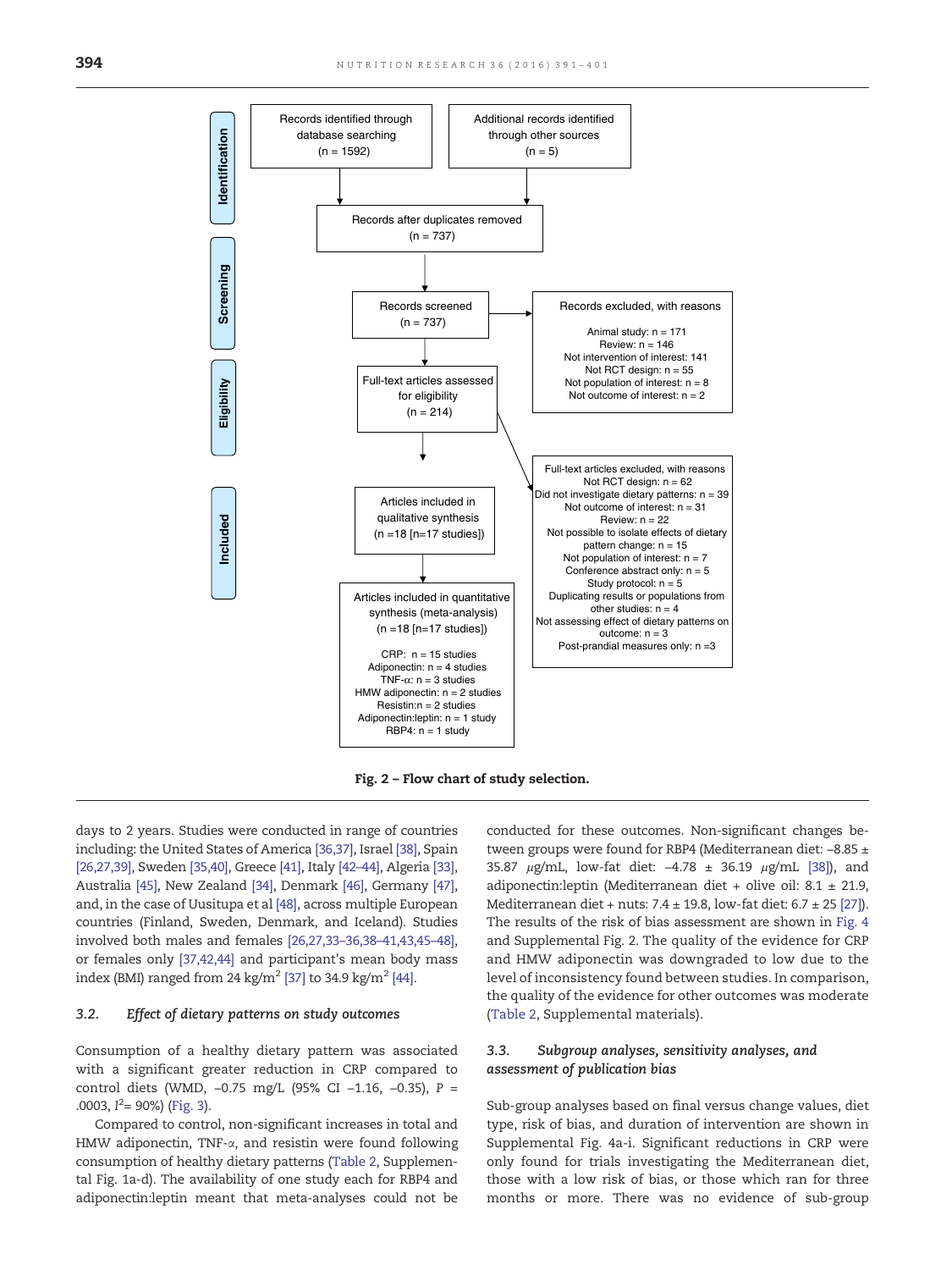differences when studies with significant differences in weight loss between groups were compared to studies without differences in weight loss (test for subgroup differences:  $\chi^2 = 0.28$ , df = 1 (P = .60),  $I^2 = 0$ %, data not shown). Sensitivity analyses which involved excluding studies with participants with chronic renal failure, asymptomatic asthma, and rheumatoid arthritis did not change the interpretation of the significance of the effect of dietary patterns on CRP levels (WMD, −0.56 (95% CI, −0.88 to −0.23); P < .0001) (Supplemental Fig. 5).

Due to the small number of studies available for most outcomes, funnel plots were only generated for CRP ([Fig. 5\)](#page-8-0). Egger's test did not indicate the presence of asymmetry in the funnel plot (bias = 0.66 (95% CI =  $-1.80$  to 3.12), P = .57), suggesting publication bias was not detected.

#### 4. Discussion

The dietary patterns identified in this review were characterized as plant food based (mostly fruit, vegetables, and wholegrains and with little red meat). CRP was the only biomarker to emerge with substantial evidence for a relationship with healthy dietary patterns, namely that healthy dietary patterns reduced CRP levels compared to control diets. Sub-group analysis showed the effect was demonstrated with the Mediterranean diet, and in studies with intervention duration of three months or more. Significant effects of healthy dietary patterns were not found for other defined biomarkers, although there were trends for increases in total and HMW adiponectin. The lack of evidence may have reflected the small number of available studies for the analysis, highlighting the need for additional randomized controlled trials assessing the effects of cuisine-based dietary patterns on emerging biomarkers including total and HMW adiponectin, TNF-α, resistin, adiponectin:leptin and RBP4.

The finding for CRP is consistent with the concept of healthy diets affording protective effects from a number of different perspectives; given the delivery of multiple compounds in the forms of foods and nutrients. CRP acts in a number of ways that promote the development of atherosclerosis: prompting oxidation of low-density lipoprotein and the production of cell adhesion molecules, and decreasing production of nitric oxide [\[7\]](#page-9-0). The results of large prospective cohort studies suggest that CRP is an independent predictor of cardiovascular events [8–[11\]](#page-9-0). In the present analysis, significant reductions in CRP following consumption of healthy dietary patterns suggest an attenuation of the inflammatory process, and thereby improved cardiovascular health. Even so, substantial inconsistency amongst the results of these studies meant the quality of the body of evidence was "low". The inconsistency was somewhat attenuated in sensitivity analyses when studies involving participants with chronic renal failure, asymptomatic asthma, and rheumatoid arthritis were excluded, suggesting that underlying levels of inflammation in other disease entities create a more complex scenario. Other reasons for this inconsistency could not be identified, however the level of inconsistency is similar to

that reported in a previous analysis of the effects of the Mediterranean diet on CRP [\[24\].](#page-9-0)

Sub-group analyses suggested that the effect may be timedependent, as a significant pooled effect was only found for those studies with duration of three months or more. Grouping patterns by diet type limited the finding to the Mediterranean diet, suggesting that drawing conclusions on the effects of other healthy dietary patterns (for example DASH, Nordic or Tibetan) requires more studies. The results were consistent with that of observational studies showing adherence to a Mediterranean dietary pattern is associated with reduced inflammation [49–[51\]](#page-10-0), reduced incidence of the metabolic syndrome [\[22,23\]](#page-9-0) and a reduced risk of cardiovascular disease [\[52,53\].](#page-10-0)

Despite the relative lack of studies on other healthy dietary patterns, examining the food components of the Mediterranean diet may build links with other patterns. Olive oil is a key component of most of the Mediterranean diet research. Compared to a Western diet, consumption of a Mediterranean diet rich in olive oil reduces activation of nuclear transcription factor  $\kappa$ B, a transcription factor heavily involved in the inflammation process, in peripheral blood mononuclear cells [\[54\].](#page-10-0) The PREDIMED trial showed that a Mediterranean diet rich in olive oil attenuated the expression of pro-inflammatory genes cyclooxygenase-2 and monocyte chemoattractant protein-1, compared to a Mediterranean diet supplemented with nuts, or a control diet [\[55\].](#page-10-0) The consumption of fish may attenuate inflammation via its long chain omega-3 polyunsaturated fatty acid content, which, amongst other effects, decrease the production of prostaglandins, thromboxanes and leukotrienes associated with inflammation, and act as ligands for PPAR $\gamma$ , thus regulating the expression of inflammatory genes [\[56\].](#page-10-0) There is likely to be an additive effect of these and other foods contained in healthy dietary patterns. Focusing on individual foods helps to identify key food components which may be present in other dietary patterns.

Despite indications that adiponectin may be a useful biomarker of protective dietary effects, there were not enough studies to draw conclusions from our review. The consumption of healthy dietary patterns was associated with non-significant increases in total adiponectin from an evidence base of four studies [\[27,39,42,44\]](#page-9-0), and in high molecular weight adiponectin from only two studies [\[38,48\].](#page-9-0) A single study reported non-significant increases in the adiponectin:leptin ratio [\[27\].](#page-9-0) Adiponectin has been proposed as a metabolic biomarker due to its diverse anti-inflammatory, insulin sensitizing and anti-obesity effects [\[57\].](#page-10-0) Observational evidence has linked adherence to healthier dietary patterns with increased adiponectin levels [58–[60\]](#page-10-0). A limited number of studies which assessed the effect of dietary patterns on total and HMW adiponectin were available in the current analysis, and the lack of a significant effect may have been the result of changes in body weight overpowering the effects of dietary pattern change [\[38\],](#page-9-0) or the absence of large dietary differences between the control and intervention groups as seen in the PREDIMED study [\[61\].](#page-10-0) These results appear to contrast with a previous meta-analysis [\[24\]](#page-9-0), but that did not include results for adiponectin in PREDIMED [\[27\]](#page-9-0) published afterwards. Our analysis, which also considered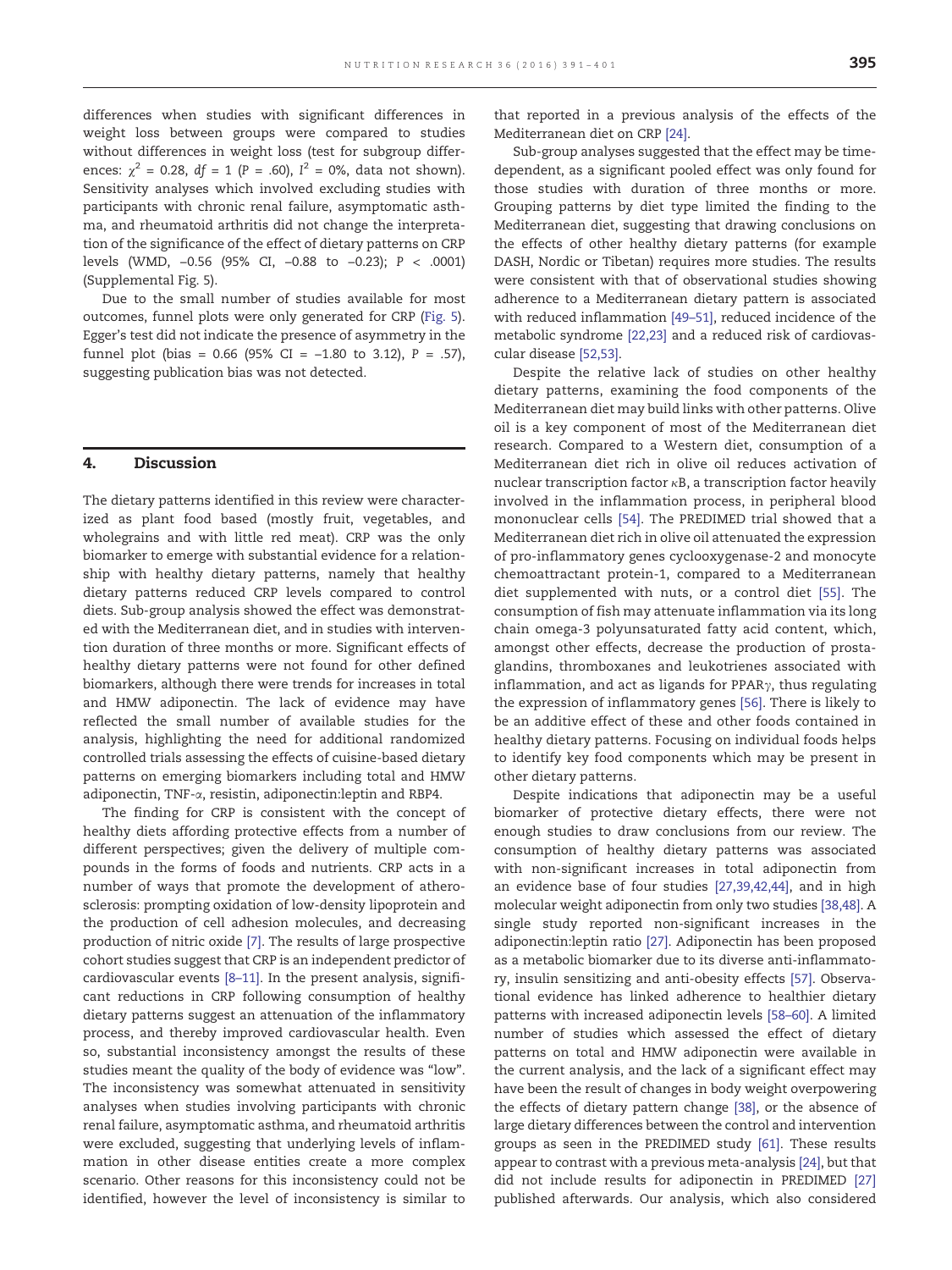<span id="page-5-0"></span>

| Table 1 – Characteristics of studies examining the effect of dietary patterns on biomarkers of metabolic health |                                                                                                                                                                                             |                                     |                        |                                                         |                |                                                                                                                                                                                                                                                                                                                                                                                                                                                                                        |                                                                                                                                                                                                                                                                                                                       |                                                                                                          |  |
|-----------------------------------------------------------------------------------------------------------------|---------------------------------------------------------------------------------------------------------------------------------------------------------------------------------------------|-------------------------------------|------------------------|---------------------------------------------------------|----------------|----------------------------------------------------------------------------------------------------------------------------------------------------------------------------------------------------------------------------------------------------------------------------------------------------------------------------------------------------------------------------------------------------------------------------------------------------------------------------------------|-----------------------------------------------------------------------------------------------------------------------------------------------------------------------------------------------------------------------------------------------------------------------------------------------------------------------|----------------------------------------------------------------------------------------------------------|--|
| Citation<br>location                                                                                            | and Population                                                                                                                                                                              | Study<br>design                     | Dietary<br>pattern     | Sample size                                             | (wk)           | Duration Intervention                                                                                                                                                                                                                                                                                                                                                                                                                                                                  | Control diet                                                                                                                                                                                                                                                                                                          | Outcomes<br>measured                                                                                     |  |
| Roussell et al<br>(2012) [36] USA                                                                               | Adults (aged 30-65 years)<br>elevated LDL cholesterol,<br>mean body mass index (BMI):<br>27.5 $\text{kg/m}^2$                                                                               | RCT<br>(crossover)                  | <b>DASH</b>            | 35 (DASH arm) 5<br>33 (Healthy<br>American Diet<br>arm) |                | Dietary approaches to stop hypertension<br>(DASH): rich in fruit, vegetables, lower fat dairy,<br>lean meat, and wholegrains                                                                                                                                                                                                                                                                                                                                                           | Healthy American diet: including full-fat<br>cheese and dairy, more oil and butter, and<br>refined grains                                                                                                                                                                                                             | CRP                                                                                                      |  |
| Bluher et al<br>(2012) [38] Israel                                                                              | Adults (aged 40-60 years), with RCT<br>either a minimum BMI of<br>27 $\text{kg/m}^2$ or type 2 diabetes,<br>mean BMI: 30.9 kg/m <sup>2</sup>                                                | (parallel)                          | Mediterranean          | 204 (in<br>Mediterranean<br>and low fat<br>groups)      | 104            | Moderate fat, restricted calorie Mediterranean<br>diet: 1500 kcal/d for women and 1800 kcal/d<br>for men (no more than 35% calories from fat).<br>The diet was rich in vegetables, olive oil and<br>nuts and low in red meat with poultry and fish<br>replacing beef and lamb.                                                                                                                                                                                                         | Low fat, restricted calorie diet: isocaloric with HMW<br>intervention, with 30% calories from fat, 10%<br>calories from saturated fat and 300 mg<br>cholesterol/day. Diet included low-fat grains, RBP4<br>vegetables, fruits and legumes, and limit<br>consumption of additional fats, sweets and<br>high-fat snacks | adiponectin,<br>leptin, CRP,                                                                             |  |
| Lasa et al<br>$(2014)$ $[27]$<br>Casas et al<br>(2014) [26] Spain                                               | Adults (aged 55-80 years), with RCT<br>type 2 diabetes or 3 or more<br>CHD risk factors, mean BMI:<br>29.8 kg/m <sup>2</sup> (Lasa et al, 2014)<br>28.1 $\text{kg/m}^2$ (Casas et al, 2014) | (parallel)                          | Mediterranean 191 (all | outcomes<br>other than<br>CRP) 164 (CRP)                | 52             | 1. Mediterranean diet supplemented with olive oil 2.<br>Mediterranean diet supplemented with<br>mixed nuts Advised to increase consumption of fruit,<br>vegetables, legumes and fish, reduce<br>consumption of meat (particularly red and processed meat),<br>prepare home-made tomato sauces,<br>avoid butter, cream, fast food, sweets, pastries and<br>sugar-sweetened beverages, and to consume<br>moderate amounts of red wine<br>Groups 1 and 2 combined for analysis            | Low-fat diet (control)                                                                                                                                                                                                                                                                                                | Total<br>adiponectin,<br>TNF- $\alpha$ ,<br>leptin,<br>resistin,<br>adiponectin:<br>leptin ratio,<br>CRP |  |
| Ambring et al<br>(2006) [40] Sweden                                                                             | Healthy adults (mean age 43<br>years), mean BMI: 25.9 $\text{kg/m}^2$                                                                                                                       | <b>RCT</b><br>(crossover<br>design) | Mediterranean 22       |                                                         | $\overline{4}$ | Mediterranean-inspired diet (MID) MID contained fruit,<br>vegetables, fish, plant sterols and<br>slow-release carbohydrates, and was higher in fibre,<br>antioxidants, long chain omega-3<br>polyunsaturated fatty acids than the Ordinary Swedish Diet                                                                                                                                                                                                                                | Ordinary Swedish diet                                                                                                                                                                                                                                                                                                 | CRP                                                                                                      |  |
| Athyros et al<br>$(2011)$ [41] Greece                                                                           | Adults with mild<br>hypercholesterolaemia (total<br>cholesterol: 5.2-6.4 mmol/L),<br>mean BMI: $27.6 \text{ kg/m}^2$                                                                        | <b>RCT</b><br>(parallel<br>design)  |                        | Mediterranean 100 (in groups 16<br>$2$ and $3)$         |                | Advised to adhere to a Mediterranean diet                                                                                                                                                                                                                                                                                                                                                                                                                                              | Step I hypolipidemic diet plus spread without CRP<br>plant sterol esters                                                                                                                                                                                                                                              |                                                                                                          |  |
| Buscemi et al<br>(2009) [42] Italy                                                                              | Overweight and obese women<br>(age range, 30-50 years), mean<br>BMI: 34.3 $\text{kg/m}^2$                                                                                                   | <b>RCT</b><br>(parallel<br>design)  | Mediterranean 20       |                                                         | 8              | Mediterranean diet: composition: 55% carbohydrate,<br>25% lipids (20% saturated fatty acids,<br>67% monounsaturated fatty acids, 13%<br>polyunsaturated fatty acids), 20% protein,<br>30 g fibre, 250 mg cholesterol) All participants<br>were instructed to consume 20 kcal/kg weight daily.                                                                                                                                                                                          | Atkins low-carbohydrate diet (composition:<br>20% carbohydrate, 55% lipids (25% saturated<br>fatty acids, 60% monounsaturated fatty acids, TNF- $\alpha$<br>15% polyunsaturated fatty acids), 25% protein,<br>15 g fibre, 400 mg cholesterol)                                                                         | Total<br>adiponectin,                                                                                    |  |
| Djuric et al<br>(2009) [37] USA                                                                                 | Adult women (aged 25-65<br>years), generally healthy,<br>mean BMI: 24 $\text{kg/m}^2$                                                                                                       | <b>RCT</b><br>(parallel)            | Mediterranean 60       |                                                         | 26             | Mediterranean intervention: given dietary advice to increase<br>fruit and vegetable intake to 7-9 servings per day, and to<br>achieve a polyunsaturated fatty acid/saturated fatty acid/<br>monounsaturated fatty acid ratio of 1:2:5                                                                                                                                                                                                                                                  | Given general written advice (National Cancer CRP<br>Institute's Action Guide to Healthy Eating),                                                                                                                                                                                                                     |                                                                                                          |  |
| Esposito et al<br>(2003) [44] Italy                                                                             | Premenopausal obese women<br>$(20 - 46$ years), without<br>diabetes, hypertension or<br>hypercholestaemia, mean BMI:<br>34.9 $\text{kg/m}^2$                                                | RCT<br>(parallel<br>design)         | Mediterranean 120      |                                                         | 104            | Mediterranean diet: Given detailed lifestyle advice including Received general information about healthy<br>behavioural and physical activity advice and were prescribed food choices and exercise<br>a Mediterranean-style diet (50-60% carbohydrate, 15-20%<br>protein, <30% fat, <10% saturated fat, 10-15%<br>monounsaturated fat, 5-8% polyunsaturated fat, and 18 g of<br>fibre per 1000 kcal), including wholegrain products, legumes,<br>fruit, vegetables, fish and olive oil |                                                                                                                                                                                                                                                                                                                       | CRP, total<br>adiponectin                                                                                |  |

 $\hat{\boldsymbol{\theta}}$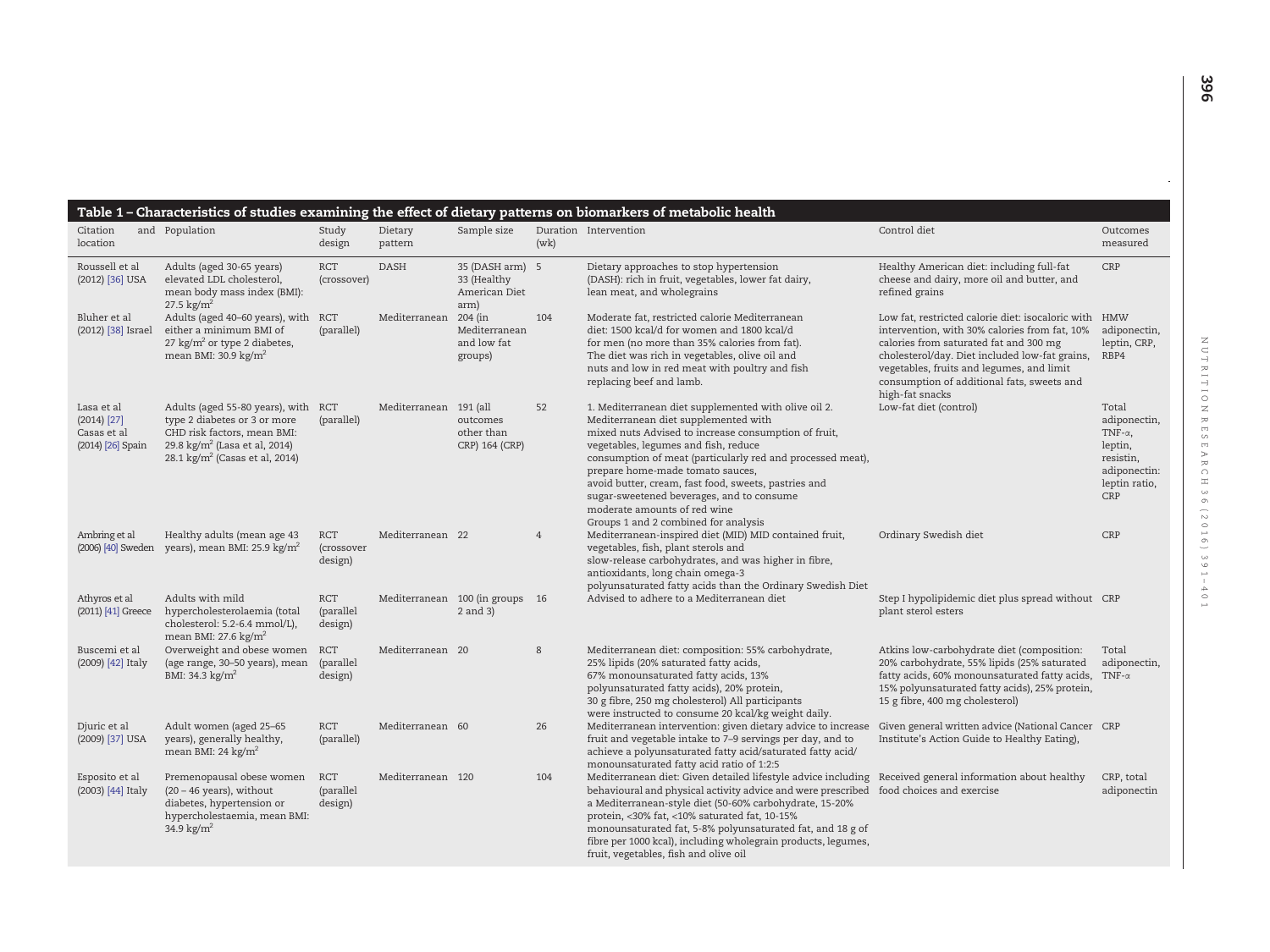| Esposito et al<br>(2004) [43] Italy                                   | Adults with the metabolic<br>syndrome (as defined by Adult<br>Treatment Panel III), mean<br>BMI: 28 $\text{kg/m}^2$                                                                | $\mathop{\mathrm{RCT}}$<br>(parallel<br>design) | Mediterranean 180 |                                              | 104            | Mediterranean diet: Given detailed lifestyle advice including Received general information about healthy<br>behavioural and physical activity advice and were prescribed food choices and exercise (recommended<br>a Mediterranean-style diet (50-60% carbohydrate, 15-20%<br>protein, <30% fat, <10% saturated fat, <300 mg/d cholesterol). carbohydrate, 15-20% protein, <30% fat)<br>Intervention participants were instructed to consume at<br>least 250-300 g fruit, 125-150 g vegetables, 25-50 g walnuts,<br>400 g wholegrains per day and increase consumption of olive<br>oil | dietary composition was: 50-60%                                                                                                                                                                                                                                                                  | CRP                               |
|-----------------------------------------------------------------------|------------------------------------------------------------------------------------------------------------------------------------------------------------------------------------|-------------------------------------------------|-------------------|----------------------------------------------|----------------|----------------------------------------------------------------------------------------------------------------------------------------------------------------------------------------------------------------------------------------------------------------------------------------------------------------------------------------------------------------------------------------------------------------------------------------------------------------------------------------------------------------------------------------------------------------------------------------|--------------------------------------------------------------------------------------------------------------------------------------------------------------------------------------------------------------------------------------------------------------------------------------------------|-----------------------------------|
| Itsiopoulos et al<br>(2011) [45] Australia                            | Adults (aged 47-77 years) with<br>well-controlled type 2<br>diabetes, mean BMI: 30.2 kg/m <sup>2</sup>                                                                             | RCT<br>(crossover)                              | Mediterranean 26  |                                              | 12             | Mediterranean diet: majority of meals provided to<br>participants, including traditional cooked meals, wholegrain<br>bread, olives, dried fruit, nuts, Greek coffee, herbal tea, extra<br>virgin olive oil. Participants were also advised to consume 3<br>serves of fruit per day.                                                                                                                                                                                                                                                                                                    | Habitual diet                                                                                                                                                                                                                                                                                    | CRP                               |
| Mekki et al (2010)<br>[33] Algeria                                    | Adults (mean age 61 years), with<br>chronic renal failure (undialyzed), (parallel)<br>mean BMI: $26.1 \text{ kg/m}^2$                                                              | RCT                                             | Mediterranean 40  |                                              | 12             | Nutritional advice based on the National Kidney Foundation- Nutritional advice based on the National<br>Kidney Disease Outcomes Quality Initiative adapted to a<br>Mediterranean diet. Participants were encouraged to<br>consume olive oil and nuts, wholegrains, fruit, vegetables<br>and fish                                                                                                                                                                                                                                                                                       | Kidney Foundation-Kidney Disease Outcomes<br>Quality Initiative                                                                                                                                                                                                                                  | CRP                               |
| Paniagua et al<br>(2007) [39] Spain                                   | Overweight adults (mean age 62 RCT<br>years) with insulin resistance,<br>mean BMI: 32.6 $\text{kg/m}^2$                                                                            | (crossover)                                     | Mediterranean 11  |                                              | $\overline{4}$ | Mediterranean diet: high fat, monounsaturated fat rich diet<br>(47% carbohydrate, 38% fat (9% saturated fat, 23%<br>monounsaturated fat (75% of which was provided as extra<br>virgin olive oil), 6% polyunsaturated fat) 3. high saturated fat fat)<br>diet (47% carbohydrate, 15% protein, 38% fat (23% saturated<br>fat, 9% monounsaturated fat, 6% polyunsaturated fat)                                                                                                                                                                                                            | low-fat, high carbohydrate diet (65%<br>carbohydrate, 20% fat (6% saturated fat, 8%<br>monounsaturated fat, 6% polyunsaturated                                                                                                                                                                   | Total<br>adiponectin,<br>resistin |
| Sexton et al<br>(2013) [34] New<br>Zealand                            | Adults with symptomatic<br>asthma, mean BMI: 25.6 kg/m <sup>2</sup>                                                                                                                | RCT<br>(parallel)                               |                   | Mediterranean 23 (in Groups 1 12<br>and $3)$ |                | High-intervention Mediterranean diet group (received<br>intensive advice from a dietitian (41 hours total) and<br>supplied with olive oil and vouchers for the purchase of<br>appropriate foods)                                                                                                                                                                                                                                                                                                                                                                                       | Received one session with dietitian, recipes<br>and free food at the end of the study                                                                                                                                                                                                            | CRP, TNF- $\alpha$                |
| Skoldstam et al                                                       | Adults with diagnosed<br>(2003) [35] Sweden rheumatoid arthritis (stable<br>and under adequate control),<br>mean BMI: 27 $\text{kg/m}^2$                                           | <b>RCT</b><br>(parallel)                        | Mediterranean 48  |                                              | 12             | Cretan Mediterranean diet (adapted for Swedish<br>participants): encouraging the use of olive and canola oil,<br>lower amounts of dairy, or reduced fat dairy products, green<br>or black tea (to provide polyphenols). Olive and canola oil,<br>liquid margarine, spreadable margarine, frozen vegetables<br>and tea were provided to participants                                                                                                                                                                                                                                    | Habitual diet                                                                                                                                                                                                                                                                                    | CRP                               |
| Poulsen et al (2014)<br>[46] Denmark                                  | Adults (aged 20-66 years) with<br>central adiposity (≥80 cm for<br>females, $\geq$ 94 cm for males),<br>mean BMI: 30.2 $\text{kg/m}^2$                                             | <b>RCT</b><br>(parallel)                        | Nordic            | 146                                          | 26             | New Nordic Diet: based on fruits, vegetables, potatoes, fresh Average Danish Diet: including refined grains, CRP<br>herbs, plants, mushrooms, nuts, wholegrains, meats from<br>livestock and game, fish and shellfish, seaweed. Foods and<br>beverages were provided in a study shop                                                                                                                                                                                                                                                                                                   | meat, dairy and cheese, sugary products,<br>convenience foods, low-fibre vegetables and<br>imported fruits                                                                                                                                                                                       |                                   |
| Uusitupa et al<br>(2013) [48] Finland,<br>Sweden,<br>Denmark, Iceland | Adults (mean age 55 years), with RCT<br>features of the metabolic<br>syndrome, mean BMI: 31.6 kg/m <sup>2</sup>                                                                    | (parallel)                                      | Nordic            | 154 (CRP) 156<br>(HMW<br>adiponectin)        | 18-24          | Healthy Nordic diet (emphasizing wholegrain products, use<br>of berries, fruit, vegetables, rapeseed oil, fish (3 times per<br>week), low-fat dairy products and avoidance of sugar<br>sweetened products. Participants were provided with<br>wholegrain products, berry products and rapeseed oil. Fish<br>was either provided or cost of consuming fish was covered.)                                                                                                                                                                                                                | Control (including refined cereal products,<br>200-250 g fruit and vegetables per day, butter, adiponectin<br>dairy products, $\le$ fish meal per week, with no<br>limitations on meat or beverages. Participants<br>were provided with low-fibre cereal products<br>and dairy fat-based spread) | CRP, HMW                          |
| von Haehling<br>et al (2013) [47]<br>Germany                          | Adults with significant<br>coronary artery disease, who<br>were overweight or obese with<br>at least two other metabolic<br>syndrome components, mean<br>BMI: 30.4 $\text{kg/m}^2$ | <b>RCT</b><br>(parallel)                        | Tibetan           | 489                                          | 26             | Tibetan diet, including focusing on high protein and vitamin Western diet, based on standard diet and<br>rich food                                                                                                                                                                                                                                                                                                                                                                                                                                                                     | lifestyle advice issued by the American Heart<br>Association and the German Academy and<br>Society of Nutritional Medicine                                                                                                                                                                       | <b>CRP</b>                        |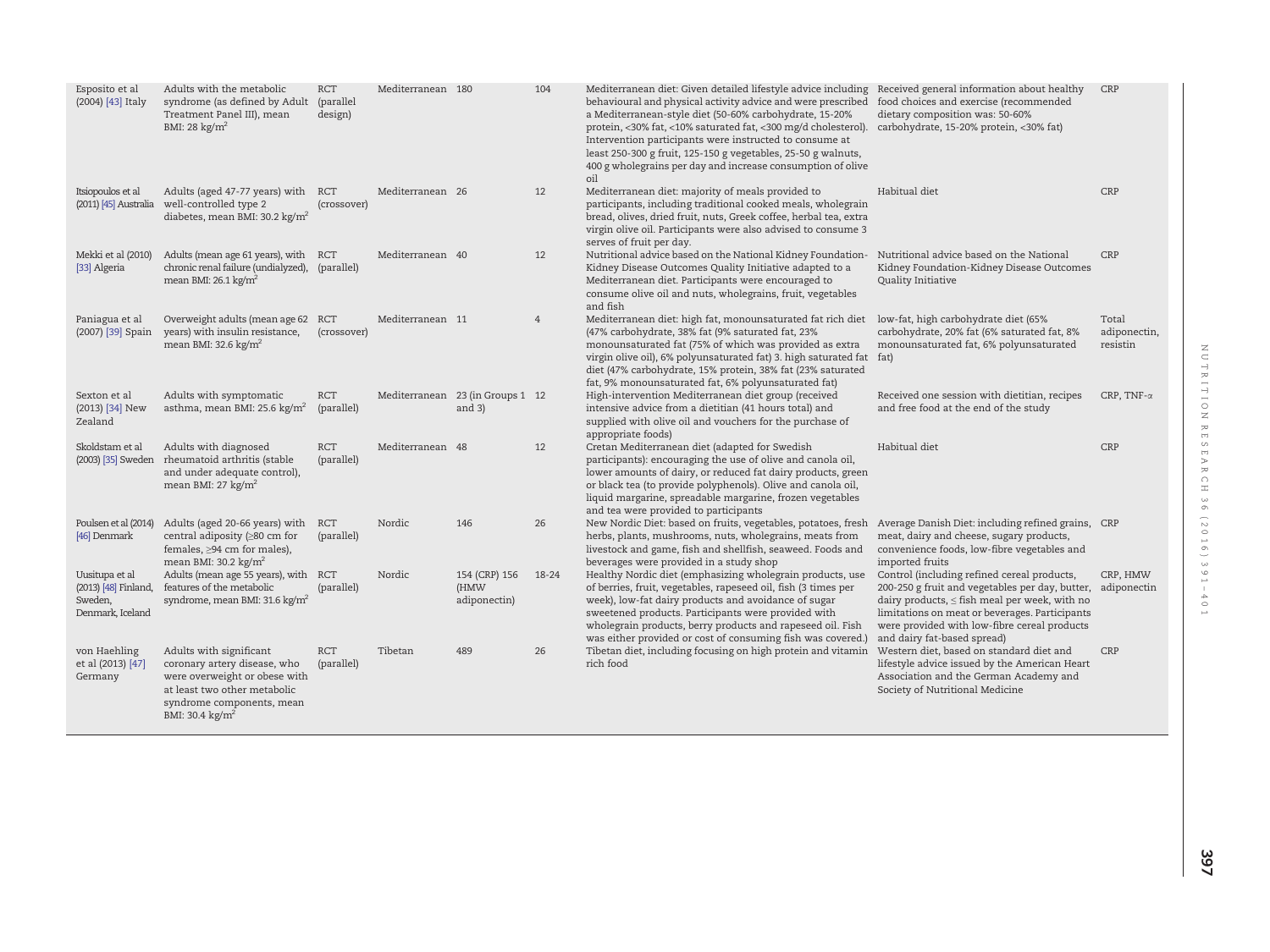<span id="page-7-0"></span>

Fig. 3 – Change in C-reactive protein (mg/L) between dietary patterns and control (presented as sub-groups based on mean final or change values for readability). Diamond indicates weighted mean difference with 95% confidence intervals. MD, Mediterranean diet; ND, Nordic diet; TD, Tibetan diet.

total and HMW adiponectin as separate outcomes, updates the evidence base in this regard.

Our analysis found the consumption of healthy dietary patterns was associated with non-significant increases in TNF-α and resistin levels. These results contrast with those found in observational research [\[59\]](#page-10-0), although there were few studies available for our purposes, and in most cases the studies had small sample sizes [\[34,39,42\].](#page-9-0) The effect of a healthy dietary pattern on RBP4, a potential biomarker for the development of type 2 diabetes, was only assessed in one study [\[38\],](#page-9-0) where a non-significant reduction in RBP4 was reported. There are clearly gaps in the evidence base which require more studies.

This meta-analysis was the first to explore the effects of multiple healthy dietary patterns on a range of biomarkers associated with the development of MetS, including changes to the inflammatory state, with implications for glucose metabolism, and the development of atherosclerosis. We considered a range of healthy dietary patterns, explored possible markers of health protection in HMW and total adiponectin, and included the most recent results from the

PREDIMED trial. We attempted to broaden the scope of investigation by considering dietary patterns associated with multiple cultural backgrounds, and found research beyond the Mediterranean diet quite minimal.

Our analysis was limited by the small number of studies assessing the effect of dietary patterns on biomarkers of interest, including TNF-α, HMW adiponectin, adiponectin: leptin, resistin, and RBP4. As a result, the findings for these outcomes should be interpreted with caution. Studies involving pregnant or breastfeeding woman were also excluded from the analysis. Whilst this is in line with other systematic literature reviews assessing the effects of dietary interventions on biomarkers of inflammation [62–[65\]](#page-10-0), it should be noted that the findings of the present review may not apply to pregnant or breastfeeding women. Even though care was taken to restrict studies to those identified as using cuisinebased dietary patterns, patterns were grouped based on classifications by study authors, meaning variations existed between studies in regards to the types and quantities of foods, as well as the degree of compliance to dietary targets, which may have accounted for differences in results.

| Table 2 – Changes in CRP, total and HMW adiponectin, adiponectin: leptin, TNF- $\alpha$ and resistin following consumption of<br>healthy dietary patterns, compared to control |  |  |  |  |  |                                            |
|--------------------------------------------------------------------------------------------------------------------------------------------------------------------------------|--|--|--|--|--|--------------------------------------------|
|                                                                                                                                                                                |  |  |  |  |  | <b>Contract Contract Contract Contract</b> |

| Outcome                               | No. of analyses | No. of participants | Effect estimate                            | Inconsistency $(I^2)$ | <b>GRADE</b> quality<br>of evidence |
|---------------------------------------|-----------------|---------------------|--------------------------------------------|-----------------------|-------------------------------------|
| $CRP$ (mg/L)                          | 15              | 1892                | $-0.75$ ( $-1.16$ , $-0.35$ ), $P = .0003$ | 90%                   | Low                                 |
| Total adiponectin                     | $\overline{4}$  | 353                 | $0.59$ (-0.82, 2.00), $P = .41$            | 25%                   | Moderate                            |
| $\langle$ mu>g/mL)                    |                 |                     |                                            |                       |                                     |
| TNF- $\alpha$ (pg/mL)                 | 3               | 234                 | $0.17$ (-0.38, 0.72), P = .54              | $0\%$                 | Moderate                            |
| HMW adiponectin<br>$(<\text{mu}>g/L)$ | $\overline{2}$  | 360                 | $0.39$ (-0.53, 1.32), P = .41              | 58%                   | Low                                 |
| Resistin (ng/mL)                      | $\overline{2}$  | 213                 | $0.04$ (-0.08, 0.16), P = .53              | $0\%$                 | Moderate                            |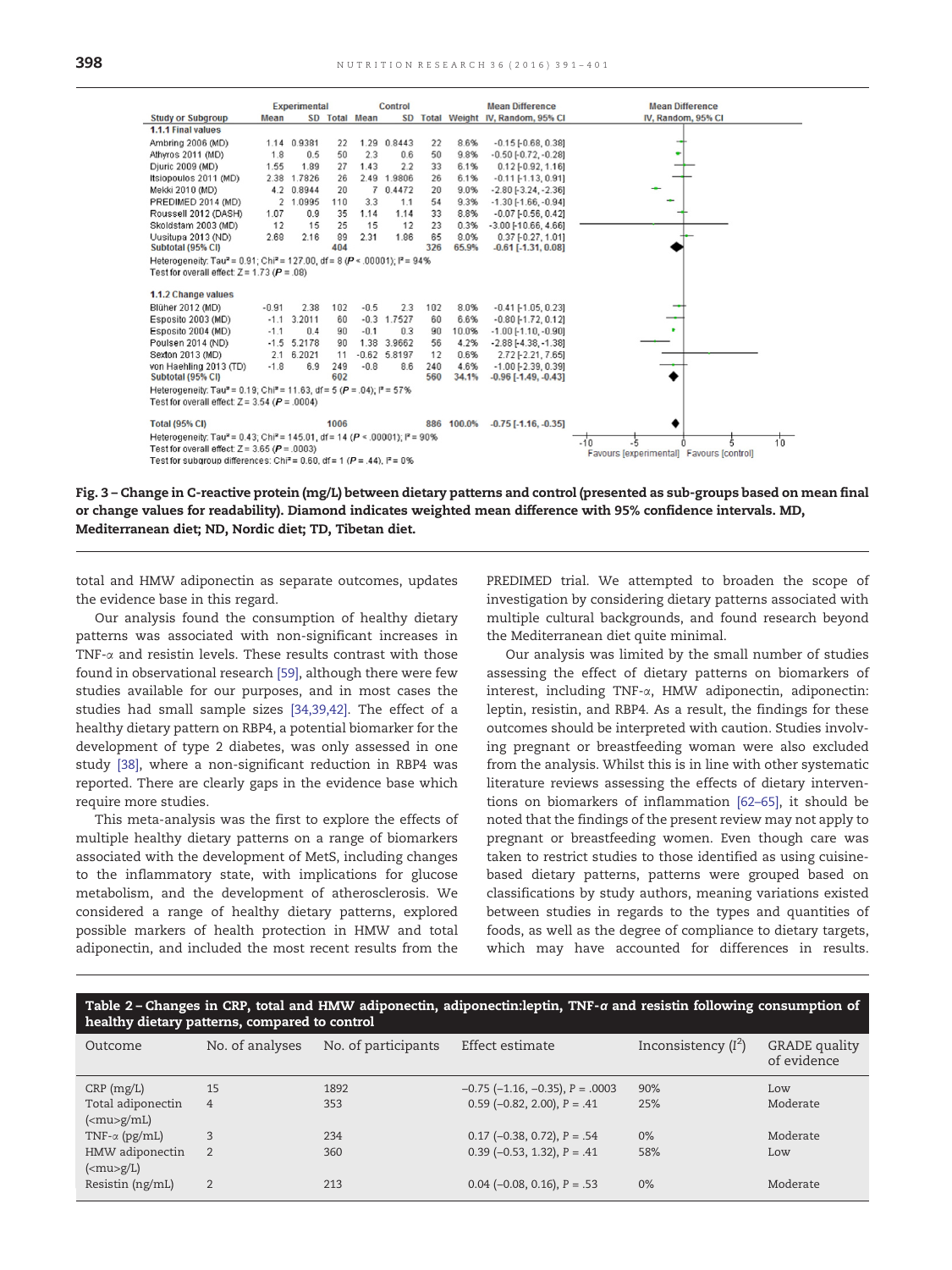<span id="page-8-0"></span>



Although variations in smoking status, co-morbidities and physical activity prescriptions did exist between studies, no differences in these factors were reported between treatment groups in individual studies, allowing the effect of the dietary pattern to be isolated. Differences in study results for CRP were also not attributable to whether significant differences in weight loss were achieved, suggesting these effects were not only due to weight loss.

This meta-analysis of the effects of healthy dietary patterns on biomarkers of inflammation, adiposity, and insulin resistance suggests that consumption of dietary patterns rich in fruits, vegetables, wholegrains and with reduced intakes of red meat resulted in decreases in levels of CRP, suggesting attenuation of the inflammatory state. Non-significant increases in total and HMW adiponectin were found with consumption of healthy dietary patterns, although the results should be interpreted with caution due to the small number of studies available. Similarly, the body of evidence for the effect of dietary patterns on TNF-α, resistin, adiponectin:leptin and RBP4 was small and often limited by studies with small sample sizes. In order to further elucidate the effects of dietary patterns on these emerging biomarkers of health, future research should include additional randomized controlled trials with appropriate dietary comparator



Fig. 5 – Funnel plot of studies investigating the effects of consuming healthy dietary patterns on CRP.

groups, and should focus on a greater range of dietary patterns and study outcomes.

#### Disclosure statement

The authors declare they have no conflict of interest

#### Acknowledgment

This study was supported by the Smart Foods Centre, School of Medicine, University of Wollongong.

#### Appendix A. Supplementary data

Supplementary data to this article can be found online at http://dx.doi.org/10.1016/j.nutres.2016.02.009.

#### **REFERENCES**

- [1] [Hu FB. Dietary pattern analysis: a new direction in nutritional](http://refhub.elsevier.com/S0271-5317(16)00050-6/rf0005) [epidemiology. Curr Opin Lipidol 2002;13:3](http://refhub.elsevier.com/S0271-5317(16)00050-6/rf0005)–9.
- [2] [Jacobs DRJ, Tapsell LC. Food synergy: the key to a healthy](http://refhub.elsevier.com/S0271-5317(16)00050-6/rf0010) [diet. Proc Nutr Soc 2013;72:200](http://refhub.elsevier.com/S0271-5317(16)00050-6/rf0010)–6.
- [3] [US Department of Agriculture, US Department of Health &](http://refhub.elsevier.com/S0271-5317(16)00050-6/rf0280) [Human Services. Scientific Report of the 2015 Dietary](http://refhub.elsevier.com/S0271-5317(16)00050-6/rf0280) [Guidelines Advisory Committee: Advisory Report to the](http://refhub.elsevier.com/S0271-5317(16)00050-6/rf0280) [Secretary of Health & Human Services and the Secretary of](http://refhub.elsevier.com/S0271-5317(16)00050-6/rf0280) [Agriculture; 2015.](http://refhub.elsevier.com/S0271-5317(16)00050-6/rf0280)
- [4] [Third Report of the National Cholesterol Education Program](http://refhub.elsevier.com/S0271-5317(16)00050-6/rf0285) [\(NCEP\) Expert Panel on Detection, Evaluation, and Treatment](http://refhub.elsevier.com/S0271-5317(16)00050-6/rf0285) [of High Blood Cholesterol in Adults \(Adult Treatment Panel](http://refhub.elsevier.com/S0271-5317(16)00050-6/rf0285) [III\) Final Report. Circulation 2002;106:3143](http://refhub.elsevier.com/S0271-5317(16)00050-6/rf0285)–421.
- [5] [Ford ES. Risks for All-Cause Mortality, Cardiovascular Dis](http://refhub.elsevier.com/S0271-5317(16)00050-6/rf0015)[ease, and Diabetes Associated With the Metabolic Syndrome:](http://refhub.elsevier.com/S0271-5317(16)00050-6/rf0015) [A summary of the evidence. Diabetes Care 2005;28:1769](http://refhub.elsevier.com/S0271-5317(16)00050-6/rf0015)–78.
- [6] [Ruan H, Lodish HF. Insulin resistance in adipose tissue: direct](http://refhub.elsevier.com/S0271-5317(16)00050-6/rf0020) [and indirect effects of tumor necrosis factor-alpha. Cytokine](http://refhub.elsevier.com/S0271-5317(16)00050-6/rf0020) [Growth Factor Rev 2003;14:447](http://refhub.elsevier.com/S0271-5317(16)00050-6/rf0020)–55.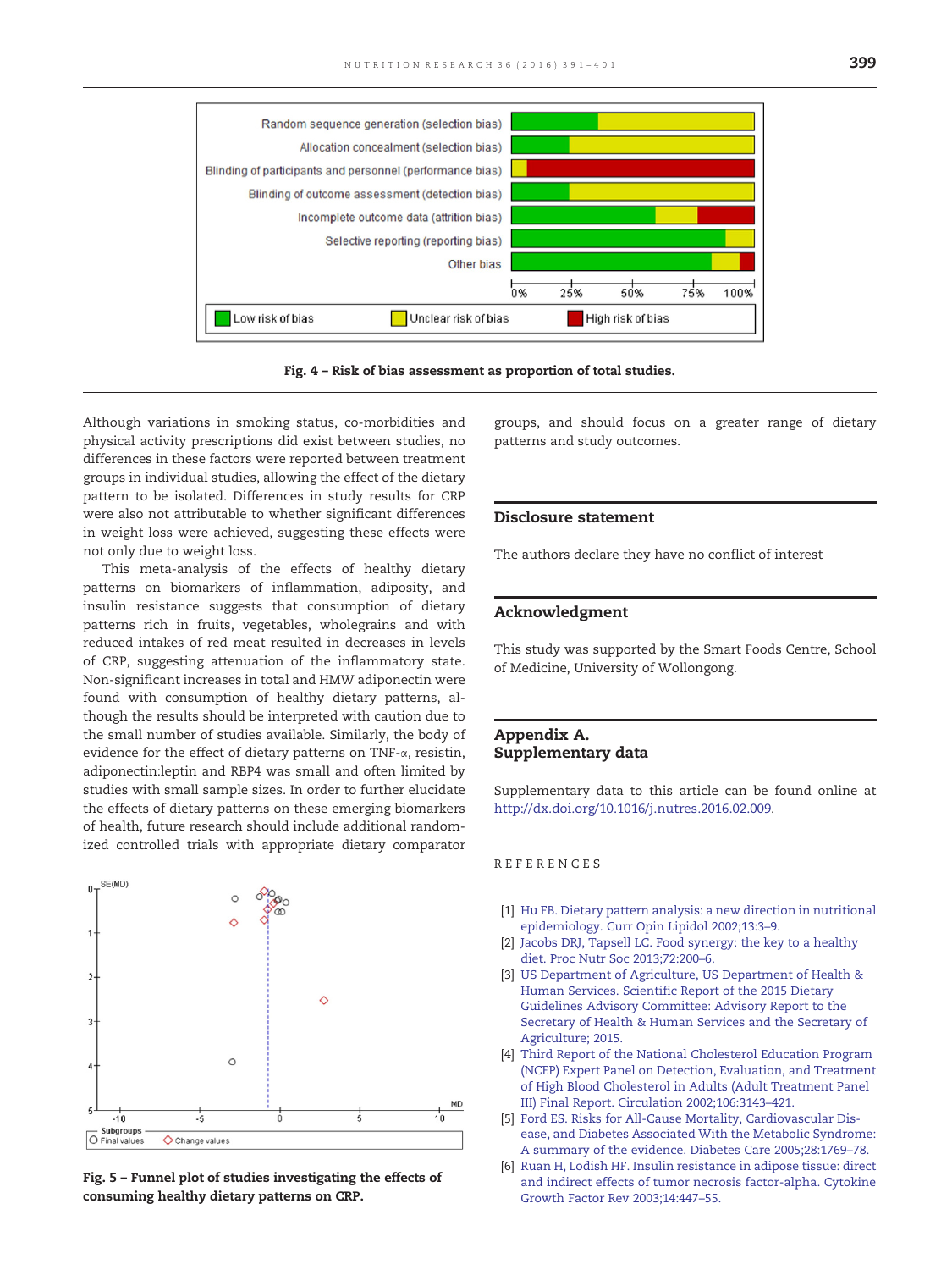- <span id="page-9-0"></span>[7] [Silva D, de Lacerda AP. High-sensitivity C-reactive protein as](http://refhub.elsevier.com/S0271-5317(16)00050-6/rf0025) [a biomarker of risk in coronary artery disease. Rev Port](http://refhub.elsevier.com/S0271-5317(16)00050-6/rf0025) [Cardiol 2012;31:733](http://refhub.elsevier.com/S0271-5317(16)00050-6/rf0025)–45.
- [8] [Ridker PM, Buring JE, Cook NR, Rifai N. C-reactive protein, the](http://refhub.elsevier.com/S0271-5317(16)00050-6/rf0030) [metabolic syndrome, and risk of incident cardiovascular](http://refhub.elsevier.com/S0271-5317(16)00050-6/rf0030) [events. Circulation 2003;107:391](http://refhub.elsevier.com/S0271-5317(16)00050-6/rf0030)–7.
- [9] [Ridker PM, Glynn RJ, Hennekens CH. C-Reactive protein adds](http://refhub.elsevier.com/S0271-5317(16)00050-6/rf0035) [to the predictive value of total and HDL cholesterol in](http://refhub.elsevier.com/S0271-5317(16)00050-6/rf0035) [determining risk of first myocardial infarction. Circulation](http://refhub.elsevier.com/S0271-5317(16)00050-6/rf0035) [1998;97:2007](http://refhub.elsevier.com/S0271-5317(16)00050-6/rf0035)–11.
- [10] [Pradhan AD, Manson JE, Rossouw JE, Siscovick DS, Mouton](http://refhub.elsevier.com/S0271-5317(16)00050-6/rf0040) [CP, Rifai N, et al. Inflammatory biomarkers, hormone](http://refhub.elsevier.com/S0271-5317(16)00050-6/rf0040) [replacement therapy, and incident coronary heart disease](http://refhub.elsevier.com/S0271-5317(16)00050-6/rf0040) – [Prospective analysis from the Women's Health Initiative](http://refhub.elsevier.com/S0271-5317(16)00050-6/rf0040) [observational study. J Am Med Assoc 2002;288:980](http://refhub.elsevier.com/S0271-5317(16)00050-6/rf0040)–7.
- [11] [Boekholdt SM, Hack CE, Sandhu MS, Luben R, Bingham SA,](http://refhub.elsevier.com/S0271-5317(16)00050-6/rf0045) [Wareham NJ, et al. C-reactive protein levels and coronary](http://refhub.elsevier.com/S0271-5317(16)00050-6/rf0045) [artery disease incidence and mortality in apparently healthy](http://refhub.elsevier.com/S0271-5317(16)00050-6/rf0045) [men and women: The EPIC-Norfolk prospective population](http://refhub.elsevier.com/S0271-5317(16)00050-6/rf0045) study 1993–[2003. Atherosclerosis 2006;187:415](http://refhub.elsevier.com/S0271-5317(16)00050-6/rf0045)–22.
- [12] [Cook NR, Buring JE, Ridker PM. The Effect of Including C-](http://refhub.elsevier.com/S0271-5317(16)00050-6/rf0050)[Reactive Protein in Cardiovascular Risk Prediction Models for](http://refhub.elsevier.com/S0271-5317(16)00050-6/rf0050) [Women. Ann Intern Med 2006;145:21](http://refhub.elsevier.com/S0271-5317(16)00050-6/rf0050)–9.
- [13] [Jiang CY, Wang W, Tang JX, Yuan ZR. The adipocytokine](http://refhub.elsevier.com/S0271-5317(16)00050-6/rf0055) [resistin stimulates the production of proinflammatory](http://refhub.elsevier.com/S0271-5317(16)00050-6/rf0055) cytokines TNF-α [and IL-6 in pancreatic acinar cells via NF-](http://refhub.elsevier.com/S0271-5317(16)00050-6/rf0055)κB [activation. J Endocrinol Investig 2013;36:986](http://refhub.elsevier.com/S0271-5317(16)00050-6/rf0055)–92.
- [14] [Codoñer-Franch P, Alonso-Iglesias E. Resistin: Insulin](http://refhub.elsevier.com/S0271-5317(16)00050-6/rf0060) [resistance to malignancy. Clin Chim Acta 2015;438:46](http://refhub.elsevier.com/S0271-5317(16)00050-6/rf0060)–54.
- [15] [Kotnik P, Fischer-Posovszky P, Wabitsch M. RBP4: a](http://refhub.elsevier.com/S0271-5317(16)00050-6/rf0065) [controversial adipokine. Eur J Endocrinol 2011;165:703](http://refhub.elsevier.com/S0271-5317(16)00050-6/rf0065)–11.
- [16] [Robinson K, Prins J, Venkatesh B. Clinical review: Adiponectin](http://refhub.elsevier.com/S0271-5317(16)00050-6/rf0290) [biology and its role in inflammation and critical illness. Crit](http://refhub.elsevier.com/S0271-5317(16)00050-6/rf0290) [Care 2011;15:221.](http://refhub.elsevier.com/S0271-5317(16)00050-6/rf0290)
- [17] [Combs TP, Pajvani UB, Berg AH, Lin Y, Jelicks LA, Laplante M,](http://refhub.elsevier.com/S0271-5317(16)00050-6/rf0070) [et al. A Transgenic Mouse with a Deletion in the Collagenous](http://refhub.elsevier.com/S0271-5317(16)00050-6/rf0070) [Domain of Adiponectin Displays Elevated Circulating](http://refhub.elsevier.com/S0271-5317(16)00050-6/rf0070) [Adiponectin and Improved Insulin Sensitivity. Endocrinology](http://refhub.elsevier.com/S0271-5317(16)00050-6/rf0070) [2004;145:367](http://refhub.elsevier.com/S0271-5317(16)00050-6/rf0070)–83.
- [18] [Combs TP, Berg AH, Obici S, Scherer PE, Rossetti L.](http://refhub.elsevier.com/S0271-5317(16)00050-6/rf0075) [Endogenous glucose production is inhibited by the adipose](http://refhub.elsevier.com/S0271-5317(16)00050-6/rf0075)[derived protein Acrp30. J Clin Invest 2001;108:1875](http://refhub.elsevier.com/S0271-5317(16)00050-6/rf0075)–81.
- [19] [Liu ML, Liu F. Regulation of adiponectin multimerization,](http://refhub.elsevier.com/S0271-5317(16)00050-6/rf0080) [signaling and function. Best Pract Res Clin Endocrinol Metab](http://refhub.elsevier.com/S0271-5317(16)00050-6/rf0080) [2014;28:25](http://refhub.elsevier.com/S0271-5317(16)00050-6/rf0080)–31.
- [20] [Mirza S, Qu HQ, Li Q, Martinez PJ, Rentfro AR, McCormick JB,](http://refhub.elsevier.com/S0271-5317(16)00050-6/rf0085) [et al. Adiponectin/leptin ratio and Metabolic Syndrome in a](http://refhub.elsevier.com/S0271-5317(16)00050-6/rf0085) [Mexican American population. Clin Invest Med 2011;34:](http://refhub.elsevier.com/S0271-5317(16)00050-6/rf0085) [E290](http://refhub.elsevier.com/S0271-5317(16)00050-6/rf0085)–7.
- [21] [Inoue M, Yano M, Yamakado M, Maehata E, Suzuki S.](http://refhub.elsevier.com/S0271-5317(16)00050-6/rf0090) [Relationship between the adiponectin-leptin ratio and](http://refhub.elsevier.com/S0271-5317(16)00050-6/rf0090) [parameters of insulin resistance in subjects without](http://refhub.elsevier.com/S0271-5317(16)00050-6/rf0090) [hyperglycemia. Metabolism 2006;55:1248](http://refhub.elsevier.com/S0271-5317(16)00050-6/rf0090)–54.
- [22] [Steffen LM, Van Horn L, Daviglus ML, Zhou X, Reis JP, Loria](http://refhub.elsevier.com/S0271-5317(16)00050-6/rf0095) [CM, et al. A modified Mediterranean diet score is associated](http://refhub.elsevier.com/S0271-5317(16)00050-6/rf0095) [with a lower risk of incident metabolic syndrome over 25](http://refhub.elsevier.com/S0271-5317(16)00050-6/rf0095) [years among young adults: the CARDIA \(Coronary Artery Risk](http://refhub.elsevier.com/S0271-5317(16)00050-6/rf0095) [Development in Young Adults\) study. Br J Nutr 2014;112:](http://refhub.elsevier.com/S0271-5317(16)00050-6/rf0095) [1654](http://refhub.elsevier.com/S0271-5317(16)00050-6/rf0095)–61.
- [23] [Kesse-Guyot E, Ahluwalia N, Lassale C, Hercberg S, Fezeu L,](http://refhub.elsevier.com/S0271-5317(16)00050-6/rf0100) [Lairon D. Adherence to Mediterranean diet reduces the risk of](http://refhub.elsevier.com/S0271-5317(16)00050-6/rf0100) [metabolic syndrome: A 6-year prospective study. Nutr Metab](http://refhub.elsevier.com/S0271-5317(16)00050-6/rf0100) [Cardiovasc Dis 2013;23:677](http://refhub.elsevier.com/S0271-5317(16)00050-6/rf0100)–83.
- [24] [Schwingshackl L, Hoffmann G. Mediterranean dietary](http://refhub.elsevier.com/S0271-5317(16)00050-6/rf0105) [pattern, inflammation and endothelial function: Asystematic](http://refhub.elsevier.com/S0271-5317(16)00050-6/rf0105) [review and meta-analysis of intervention trials. Nutr Metab](http://refhub.elsevier.com/S0271-5317(16)00050-6/rf0105) [Cardiovasc Dis 2014;24:929](http://refhub.elsevier.com/S0271-5317(16)00050-6/rf0105)–39.
- [25] [Nordmann AJ, Suter-Zimmermann K, Bucher HC, Shai I,](http://refhub.elsevier.com/S0271-5317(16)00050-6/rf0295) [Tuttle KR, Estruch R, et al. Meta-Analysis Comparing](http://refhub.elsevier.com/S0271-5317(16)00050-6/rf0295)

[Mediterranean to Low-Fat Diets for Modification of](http://refhub.elsevier.com/S0271-5317(16)00050-6/rf0295) [Cardiovascular Risk Factors. Am J Med 2011;124:841](http://refhub.elsevier.com/S0271-5317(16)00050-6/rf0295)–51 [e2].

- [26] [Casas R, Sacanella E, Estruch R. The Immune Protective Effect](http://refhub.elsevier.com/S0271-5317(16)00050-6/rf0110) [of the Mediterranean Diet against Chronic Low-grade](http://refhub.elsevier.com/S0271-5317(16)00050-6/rf0110) [Inflammatory Diseases. Endocr Metab Immune Disord Drug](http://refhub.elsevier.com/S0271-5317(16)00050-6/rf0110) [Targets 2014;14:245](http://refhub.elsevier.com/S0271-5317(16)00050-6/rf0110)–54.
- [27] [Lasa A, Miranda J, Bullo M, Casas R, Salas-Salvado J, Larretxi I,](http://refhub.elsevier.com/S0271-5317(16)00050-6/rf0300) [et al. Comparative effect of two Mediterranean diets versus a](http://refhub.elsevier.com/S0271-5317(16)00050-6/rf0300) [low-fat diet on glycaemic control in individuals with type 2](http://refhub.elsevier.com/S0271-5317(16)00050-6/rf0300) [diabetes. Eur J Clin Nutr 2014:767](http://refhub.elsevier.com/S0271-5317(16)00050-6/rf0300)–72.
- [28] [Moher D, Liberati A, Tetzlaff J, Altman DG, P.G. Preferred](http://refhub.elsevier.com/S0271-5317(16)00050-6/rf0115) [Reporting Items for Systematic Reviews and Meta-Analyses:](http://refhub.elsevier.com/S0271-5317(16)00050-6/rf0115) [The PRISMA Statement. PLoS Med 2009;6:e1000097.](http://refhub.elsevier.com/S0271-5317(16)00050-6/rf0115)
- [29] [Higgins JPT, Green S. Cochrane Handbook for Systematic](http://refhub.elsevier.com/S0271-5317(16)00050-6/rf0305) [Reviews of Interventions, Version 5.1.0 \[updated March 2011\].](http://refhub.elsevier.com/S0271-5317(16)00050-6/rf0305) [Cochrane Collaboration 2011.](http://refhub.elsevier.com/S0271-5317(16)00050-6/rf0305)
- [30] [Guyatt GH, Oxman AD, Vist GE, Kunz R, Falck-Ytter Y,](http://refhub.elsevier.com/S0271-5317(16)00050-6/rf0310) [Alonso-Coello P, et al. GRADE: an emerging consensus on](http://refhub.elsevier.com/S0271-5317(16)00050-6/rf0310) [rating quality of evidence and strength of recommendations;](http://refhub.elsevier.com/S0271-5317(16)00050-6/rf0310) [2008.](http://refhub.elsevier.com/S0271-5317(16)00050-6/rf0310)
- [31] [Higgins JPT, Thompson SG, Deeks JJ, Altman DG. Measuring](http://refhub.elsevier.com/S0271-5317(16)00050-6/rf0120) [inconsistency in meta-analyses. Br Med J 2003;327:557](http://refhub.elsevier.com/S0271-5317(16)00050-6/rf0120)–60.
- [32] [Egger M, Smith GD, Schneider M, Minder C. Bias in meta](http://refhub.elsevier.com/S0271-5317(16)00050-6/rf0125)[analysis detected by a simple, graphical test. BMJ 1997;315:](http://refhub.elsevier.com/S0271-5317(16)00050-6/rf0125) [629](http://refhub.elsevier.com/S0271-5317(16)00050-6/rf0125)–34.
- [33] [Mekki K, Bouzidi-bekada N, Kaddous A, Bouchenak M.](http://refhub.elsevier.com/S0271-5317(16)00050-6/rf0315) [Mediterranean diet improves dyslipidemia and biomarkers](http://refhub.elsevier.com/S0271-5317(16)00050-6/rf0315) [in chronic renal failure patients. Food Funct 2010:110](http://refhub.elsevier.com/S0271-5317(16)00050-6/rf0315)–5.
- [34] [Sexton P, Black P, Metcalf P, Wall CR, Ley S, Wu L, et al.](http://refhub.elsevier.com/S0271-5317(16)00050-6/rf0130) [Influence of Mediterranean diet on asthma symptoms, lung](http://refhub.elsevier.com/S0271-5317(16)00050-6/rf0130) [function, and systemic inflammation: A randomized](http://refhub.elsevier.com/S0271-5317(16)00050-6/rf0130) [controlled trial. J Asthma 2013;50:75](http://refhub.elsevier.com/S0271-5317(16)00050-6/rf0130)–81.
- [35] [Skoldstam L, Hagfors L, Johansson G. An experimental study](http://refhub.elsevier.com/S0271-5317(16)00050-6/rf0135) [of a Mediterranean diet intervention for patients with](http://refhub.elsevier.com/S0271-5317(16)00050-6/rf0135) [rheumatoid arthritis. Ann Rheum Dis 2003;62:208](http://refhub.elsevier.com/S0271-5317(16)00050-6/rf0135)–14.
- [36] [Roussell MA, Hill AM, Gaugler TL, West SG, Vanden Heuvel JP,](http://refhub.elsevier.com/S0271-5317(16)00050-6/rf0140) [Alaupovic P, et al. Beef in an Optimal Lean Diet study: Effects](http://refhub.elsevier.com/S0271-5317(16)00050-6/rf0140) [on lipids, lipoproteins, and apolipoproteins. Am J Clin Nutr](http://refhub.elsevier.com/S0271-5317(16)00050-6/rf0140) [2012;95:9](http://refhub.elsevier.com/S0271-5317(16)00050-6/rf0140)–16.
- [37] [Djuric Z, Ren J, Blythe J, VanLoon G, Sen A. A Mediterranean](http://refhub.elsevier.com/S0271-5317(16)00050-6/rf0145) [dietary intervention in healthy American women changes](http://refhub.elsevier.com/S0271-5317(16)00050-6/rf0145) [plasma carotenoids and fatty acids in distinct clusters. Nutr](http://refhub.elsevier.com/S0271-5317(16)00050-6/rf0145) [Res 2009;29:156](http://refhub.elsevier.com/S0271-5317(16)00050-6/rf0145)–63.
- [38] [Blüher M, Rudich A, Klöting N, Golan R, Henkin Y, Rubin E,](http://refhub.elsevier.com/S0271-5317(16)00050-6/rf0150) [et al. Two patterns of adipokine and other biomarker](http://refhub.elsevier.com/S0271-5317(16)00050-6/rf0150) [dynamics in a long-term weight loss intervention. Diabetes](http://refhub.elsevier.com/S0271-5317(16)00050-6/rf0150) [Care 2012;35:342](http://refhub.elsevier.com/S0271-5317(16)00050-6/rf0150)–9.
- [39] [Paniagua González JA, Gallego De La Sacristana A, Romero I,](http://refhub.elsevier.com/S0271-5317(16)00050-6/rf0320) [Vidal-Puig A, Latre JM, Sanchez E, et al. Monounsaturated fat](http://refhub.elsevier.com/S0271-5317(16)00050-6/rf0320)[rich diet prevents central body fat distribution and decreases](http://refhub.elsevier.com/S0271-5317(16)00050-6/rf0320) [postprandial adiponectin expression induced by a](http://refhub.elsevier.com/S0271-5317(16)00050-6/rf0320) [carbohydrate-rich diet in insulin-resistant subjects. Diabetes](http://refhub.elsevier.com/S0271-5317(16)00050-6/rf0320) [Care 2007;30:1717](http://refhub.elsevier.com/S0271-5317(16)00050-6/rf0320)–23.
- [40] [Ambring A, Johansson M, Axelsen M, Gan L, Strandvik B,](http://refhub.elsevier.com/S0271-5317(16)00050-6/rf0160) [Friberg P. Mediterranean-inspired diet lowers the ratio of](http://refhub.elsevier.com/S0271-5317(16)00050-6/rf0160) [serum phospholipid n-6 to n-3 fatty acids, the number of](http://refhub.elsevier.com/S0271-5317(16)00050-6/rf0160) [leukocytes and platelets, and vascular endothelial growth](http://refhub.elsevier.com/S0271-5317(16)00050-6/rf0160) [factor in healthy subjects. Am J Clin Nutr 2006;83:575](http://refhub.elsevier.com/S0271-5317(16)00050-6/rf0160)–81.
- [41] [Athyros VG, Kakafika AI, Papageorgiou AA, Tziomalos K,](http://refhub.elsevier.com/S0271-5317(16)00050-6/rf0325) [Peletidou A, Vosikis C, et al. Effect of a plant stanol ester](http://refhub.elsevier.com/S0271-5317(16)00050-6/rf0325)[containing spread, placebo spread, or Mediterranean diet on](http://refhub.elsevier.com/S0271-5317(16)00050-6/rf0325) [estimated cardiovascular risk and lipid, inflammatory and](http://refhub.elsevier.com/S0271-5317(16)00050-6/rf0325) [haemostatic factors. Nutr Metab Cardiovasc Dis 2011:213](http://refhub.elsevier.com/S0271-5317(16)00050-6/rf0325)–21.
- [42] [Buscemi S, Verga S, Tranchina MR, Cottone S, Cerasola G.](http://refhub.elsevier.com/S0271-5317(16)00050-6/rf0165) [Effects of hypocaloric very-low-carbohydrate diet vs.](http://refhub.elsevier.com/S0271-5317(16)00050-6/rf0165) [Mediterranean diet on endothelial function in obese women\\*.](http://refhub.elsevier.com/S0271-5317(16)00050-6/rf0165) [Eur J Clin Investig 2009;39:339](http://refhub.elsevier.com/S0271-5317(16)00050-6/rf0165)–47.
- [43] [Esposito K, Marfella R, Ciotola M, Palo C, Giugliano F, Giugliano G,](http://refhub.elsevier.com/S0271-5317(16)00050-6/rf0330) [et al. Effect of a Mediterranean-style diet on endothelial](http://refhub.elsevier.com/S0271-5317(16)00050-6/rf0330)